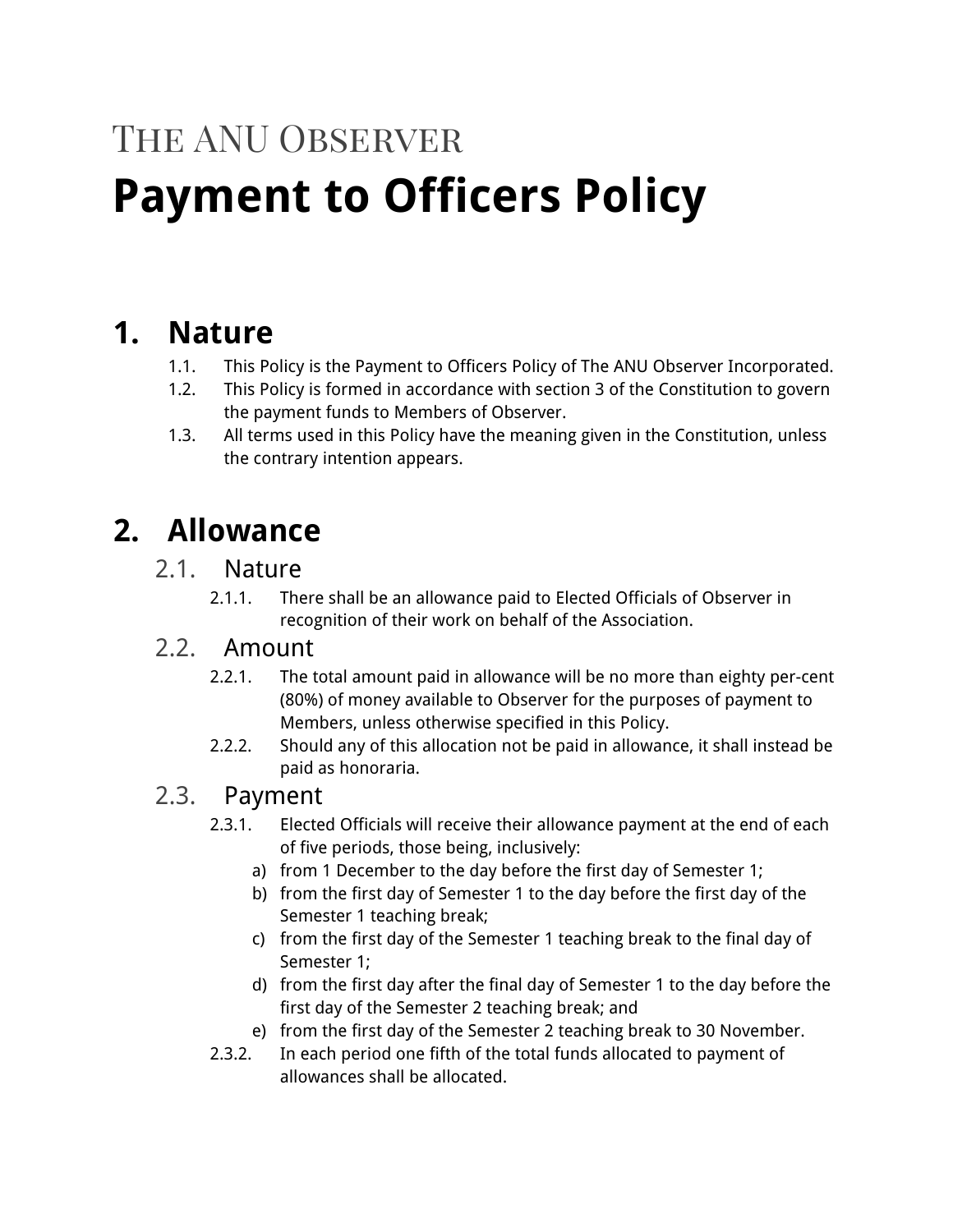## 2.4. Determination

- 2.4.1. Funds shall be allocated according to the Payment Schedule attached to this Policy, unless otherwise specified in this Policy.
- 2.4.2. Information regarding amounts to be paid, including specific figures, must be made available to Members at least twenty-one (21) days before allowances can be paid.
- 2.4.3. The initial intended allowance payment must be made available to the Arbitration Panel at least seven (7) days before they can be paid.

## 2.5. Adjustment

- 2.5.1. The Arbitration Panel may choose to reduce any allowance if and only if the Panel determines that the relevant Elected Official has not fully completed their duties as described in the Constitution and Policies.
- 2.5.2. Any Member may submit an application to the Arbitration Panel requesting a review of allowance payment to any Elected Official.
	- a) This application may include any information the Member finds relevant as to why they might not have fulfilled the conditions to receive the allowance.

# **3. Honoraria**

### 3.1. Nature

3.1.1. There shall be honoraria paid to Members of Observer who perform in their role at a level beyond their duties as described in the Constitution and Policies or who aid Observer through their work in some manner not reasonably expected of them.

### 3.2. Amount

3.2.1. The total amount paid in Honoraria will be no less than twenty per cent (20%) of money available to Observer for the purposes of payment to Officers, unless otherwise specified in this Policy.

### 3.3. Payment

- 3.3.1. Honoraria shall be paid after the last day of each Payment Period, excluding the summer period.
- 3.3.2. At the end of each payment period, no more than one quarter of funds allocated to honoraria shall be paid.
- 3.3.3. At the end of Semester 2, all remaining funds allocated to honoraria shall be paid.

## 3.4. Determination

- 3.4.1. Funds shall be allocated according to a decision of the Arbitration Panel.
- 3.4.2. The Arbitration Panel cannot grant honoraria to Arbiters.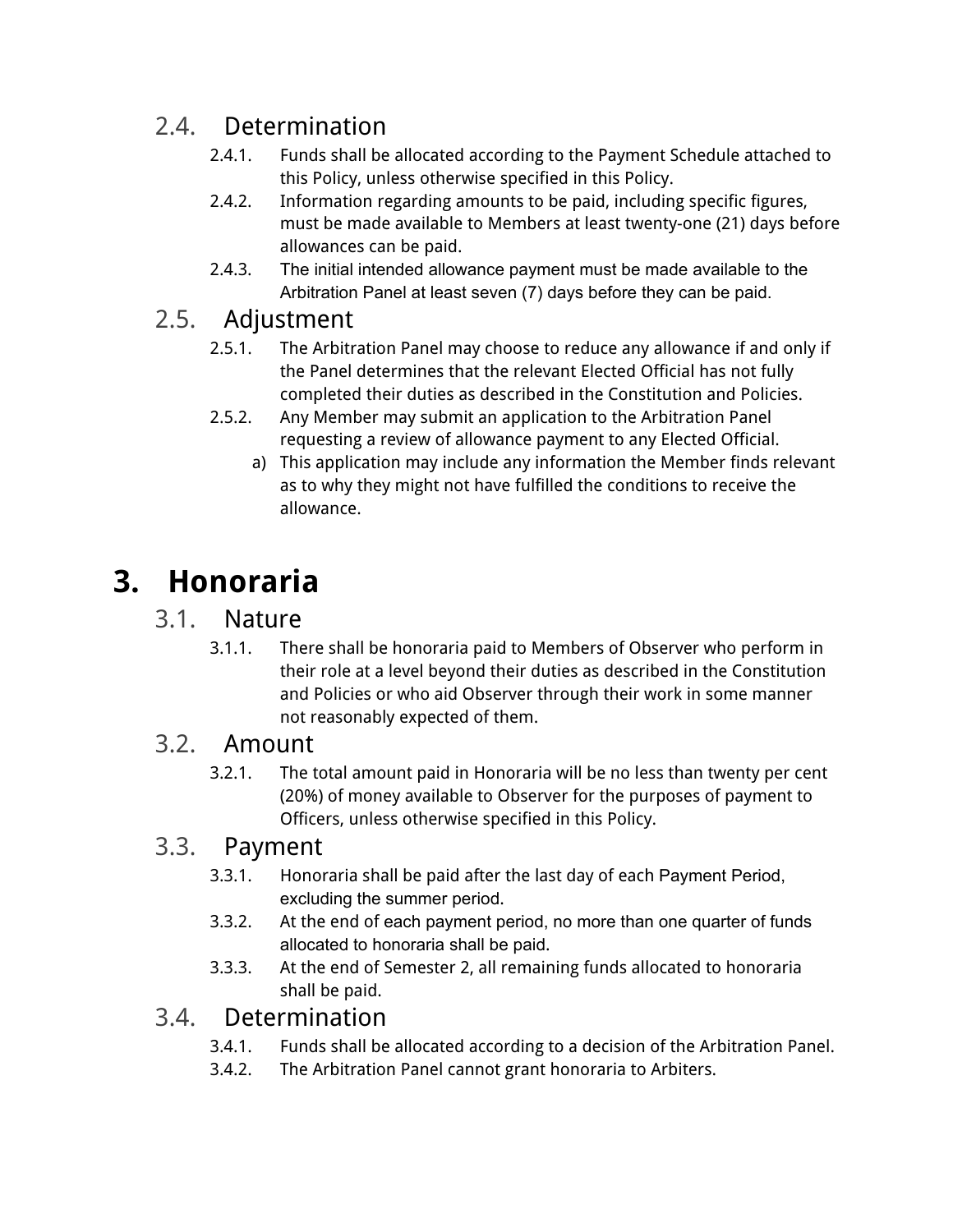- 3.4.3. The Arbitration Panel should strive to decide honoraria within the seven (7) days before the honoraria is to be paid, as described in section 3.3.
- 3.4.4. The Arbitration Panel must invite all Officers to submit applications to the Panel regarding the payment of honoraria.
	- a) Applications may detail an individual who should receive honoraria, and give justification for their receipt of honoraria.
- 3.4.5. The Panel must consider all applications made by Officers and come to a decision regarding payment of honoraria.
	- a) Should the Panel fail to reach a decision, payment of honoraria may be decided by way of motion at a General Meeting.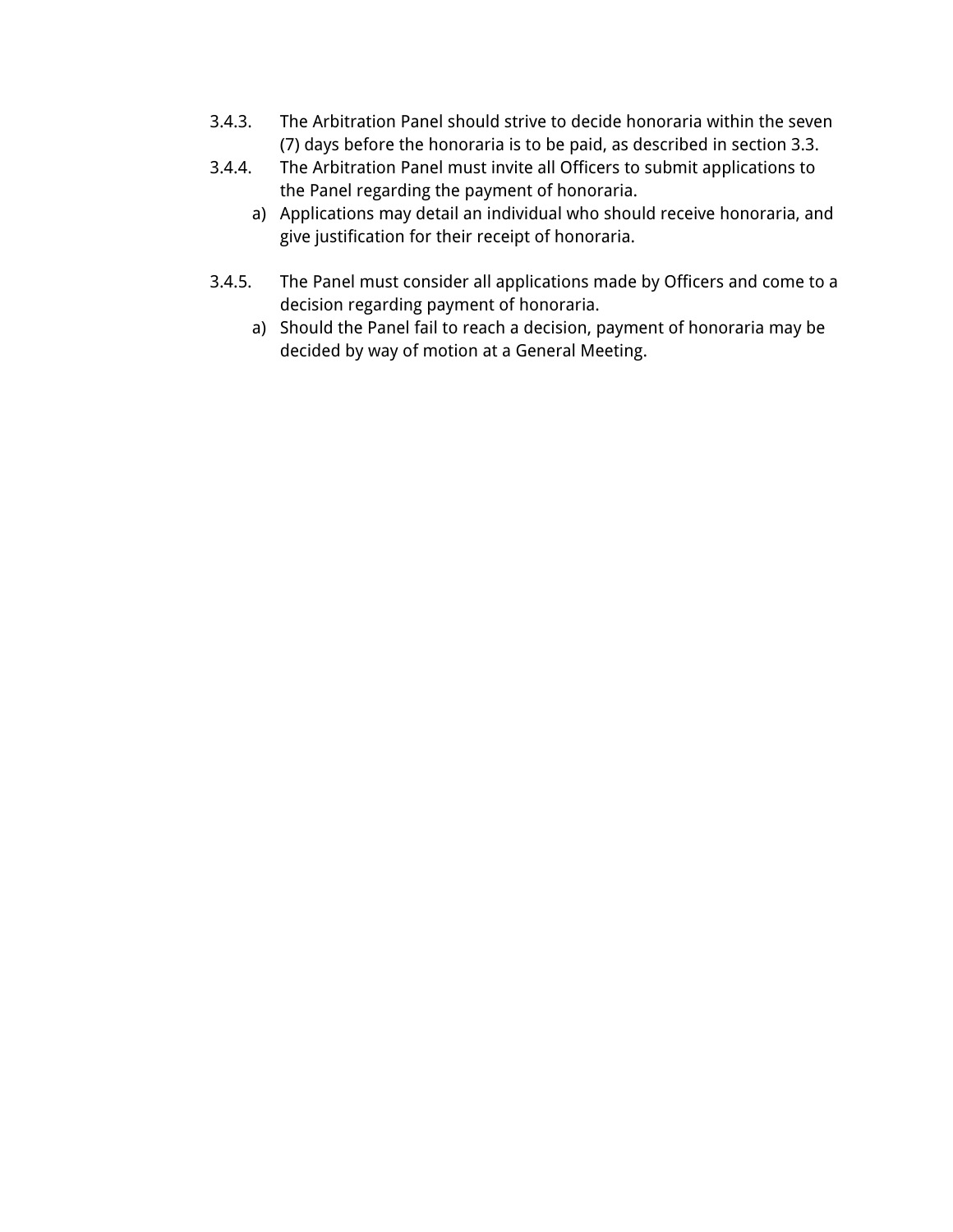# **Payment Schedule**

# **1. Overview**

- 1.1. This Schedule provides for the division of funds under the line item labelled "Stipend and Honoraria" or the equivalent.
- 1.2. The sub-items individually allocating allowances and the pool of Honoraria are not altered by the adjustment of one another except as explicitly specified.
- 1.3. This Schedule exclusively governs the sub-item relating to allowances, except where determinations about that sub-item direct for a deposit of funds into the Honoraria pool.
- 1.4. All payments are defined in terms of Australian Dollars.
- 1.5. All payments are to be rounded **down** to the nearest cent.

# **2. Definitions**

- 2.1. "Total pool" refers to the full amount of money allocated for the purpose of paying allowances.
- 2.2. The term "editor" refers to any Editor
- 2.3. The term "Visual Content Executive" refers to any Visual Content Executive
- 2.4. The term "payment" refers to the annual amount payable to an Elected Official unless there is a clear contrary intention.
- 2.5. The following are defined terms for the purposes of mathematical calculations:
	- 2.5.1. Total pool =  $T_i$
	- 2.5.2. Payment units =  $w_i$
	- 2.5.3. Coefficient of payment =  $c_i$
	- 2.5.4. Payment to an editor =  $P(e)$ ;
	- 2.5.5. Payment to a Visual Content Executive =  $P(v)$ ;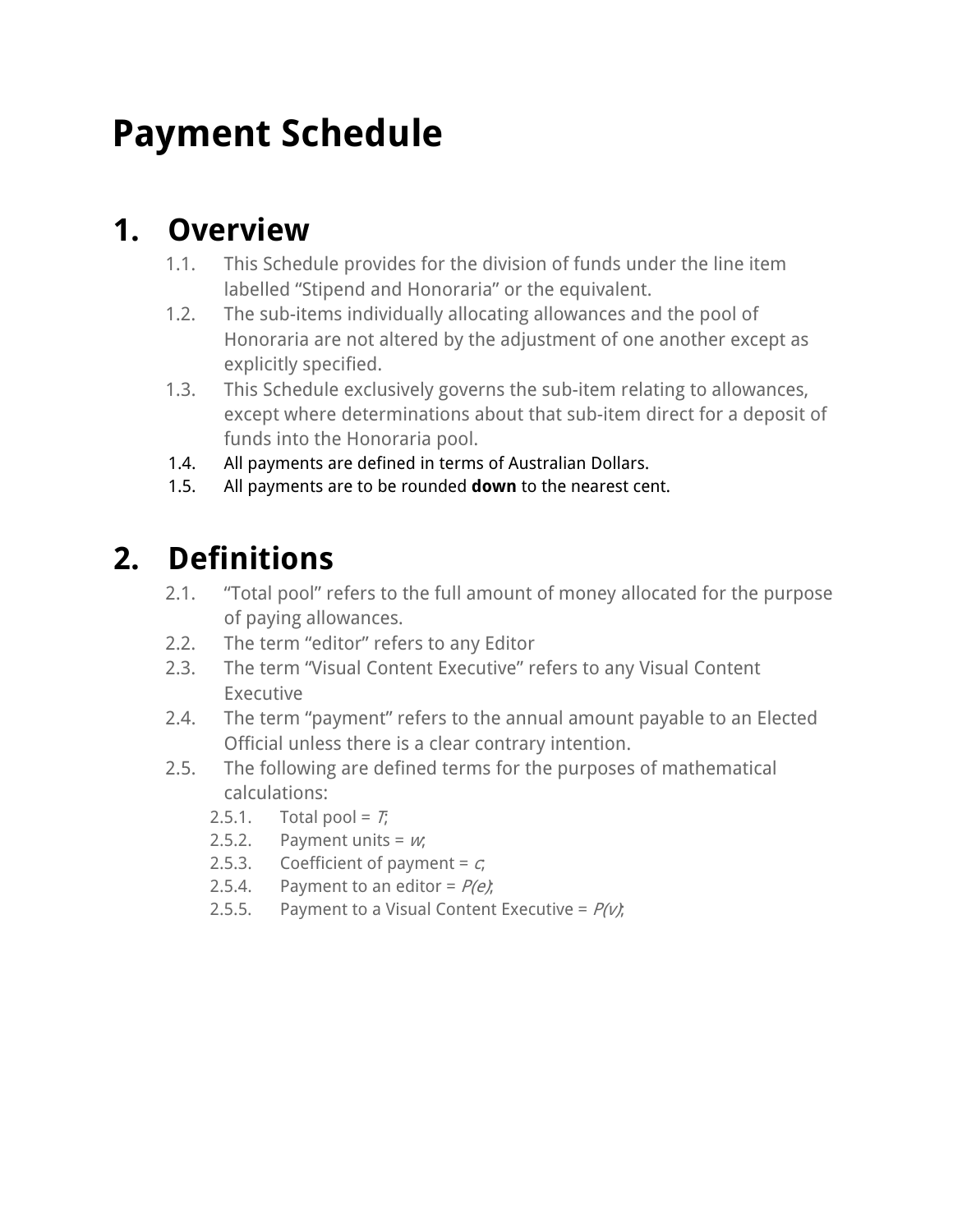- 2.5.6. Payment to the Secretary = *P(s)*;
- 2.5.7. Payment to the Finance Executive =  $P(f)$ ;
- 2.5.8. Payment to any unique individual =  $P(i)$ ;
- 2.5.9. Full amount payable = P.
- 2.5.10. Payment to the Web Executive =  $P(we)$
- 2.5.11. Payment to the Community Executive =  $P(ce)$

## **3. Expressions and formulae**

- 3.1. One payment unit is equal to the total pool, divided by the sum of all coefficients of payment:  $w = \frac{T}{\Sigma c}$ .
- 3.2. The full amount payable is given by the coefficient of payment, multiplied by the payment unit:  $P = cw$ .<br>3.2.1. The payment to an editor
	- The payment to an editor uses the coefficient of payment equal to one  $(1)$ :  $P(e) = w$ .
	- 3.2.2. The payment to a Visual Content Executive uses the coefficient of payment equal to one (1) :  $P(v) = w$ .
	- 3.2.3. The payment to the Secretary uses the coefficient of payment equal to three quarters (0.75):  $P(s) = 0.75w$ .
	- 3.2.4. The payment to the Finance Executive uses the coefficient of payment equal to one half (0.5): *P(f)* = 0.5*w* .
	- 3.2.5. The payment to the Web Executive uses the coefficient of payment equal to one half  $(0.5)$ :  $P(we) = 0.5w$ .
	- 3.2.6. The payment to the Community Executive uses the coefficient of payment equal to one half  $(0.5)$ :  $P(ce) = 0.5w$ .
- 3.3. The coefficient of payment for an individual who holds two roles on the executive is defined by full payment of the higher  $c$ , plus one half (0.5) of the smaller (or equal)  $c$ .
	- 3.3.1. Example 1: an Editor is also the Finance Executive. They receive the full amount they are entitled to as an Editor ( $c = 1$ ), plus half their entitlement as Finance Executive (full  $c = 0.25$ ). Their total coefficient of payment is therefore 1.25.
- 3.4. Further examples of the full distribution of funds: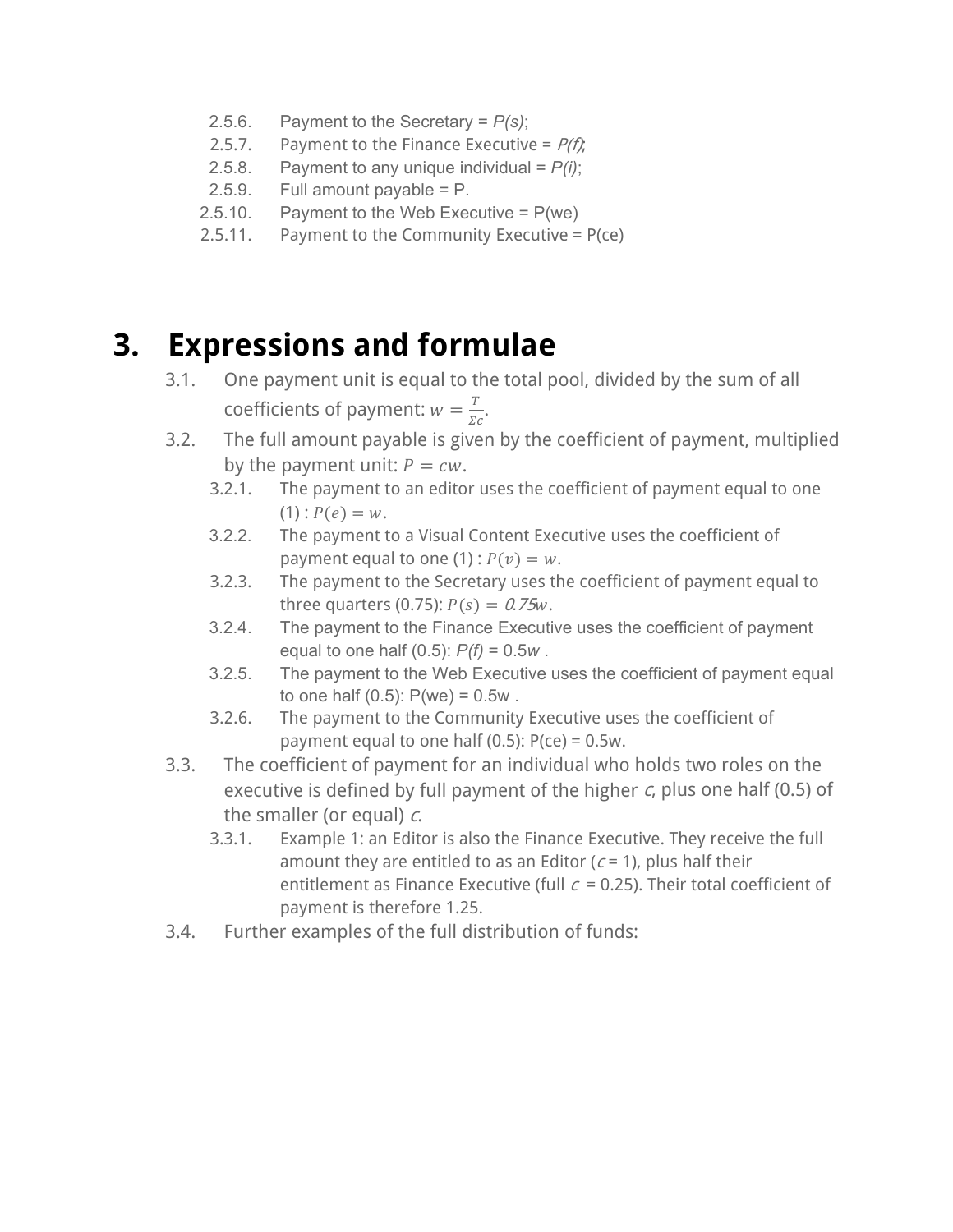3.4.1. Example 3: the total allowance allocation is \$30,000. There are four Editors, two Visual Content Executives, and one person who is both Secretary and Finance Executive. Therefore the following terms are defined:

 $T = 30,000$ 

$$
\Sigma c(e) = 6
$$
  

$$
\Sigma c(i) = 0.75 + 0.5 \times 0.5 = 1
$$

We find the total of all coefficients of payment by:  $\mathfrak{Z}c = \mathfrak{Z}$ 

Therefore we can find the value of the payment unit:  $w = \frac{30000}{7}$ \$4285.714(additional decimal place provided so as not to induce a rounding error) Therefore the total amounts payable are as follows: For each editor:  $P(e) = \frac{\frac{\mathcal{L}}{\mathcal{L}}}{25.71}$  (by rounding down) For the individual who is Finance Executive and Secretary:  $P(i) =$  $1 \times 4285.71 = $4285.71$ (by rounding down)

3.4.2. Example 4: the total allowance allocation is \$24,000. There are six Editors (one of whom is also the Secretary), one Visual Content Executive, and one Finance Executive. Therefore the following terms are defined:

*T* = 24,000

 $\sum c(e) = 6$  (this excludes the Editor who is also the Secretary; that individual is represented by *c(i)*)

$$
\Sigma c(f) = 0.5
$$
  

$$
\Sigma c(i) = 1 + 0.5 \times 0.75 = 1.375
$$

We find the total of all coefficients of payment by:  $\Sigma c = 7.875$ 

Therefore we can find the value of the payment unit:  $w = \frac{24000}{7.875}$ \$3047.619

Therefore the total amounts payable are as follows: For each ordinary editor:  $P(e) = $3047.61$ (by rounding down) For the Finance Executive:  $P(a) = 0.5 \times $3047.619 = $1523.80$  (by rounding down) For the individual who is an Editor and Secretary:  $P(i) =$  $1.375 \times $3047.619 = $4190.47$  (by rounding down)

# **4. Adjustments during the year**

#### 4.1. Overview

- 4.1.1. This section provides for the recalculation of allowance amounts in the event that the composition of the Elected Officials is altered.
- 4.1.2. The amounts payable over periods of irregularity are to be readjusted on a *pro rata* basis, with the alterations held to have taken effect at the end of the day on which they took effect.